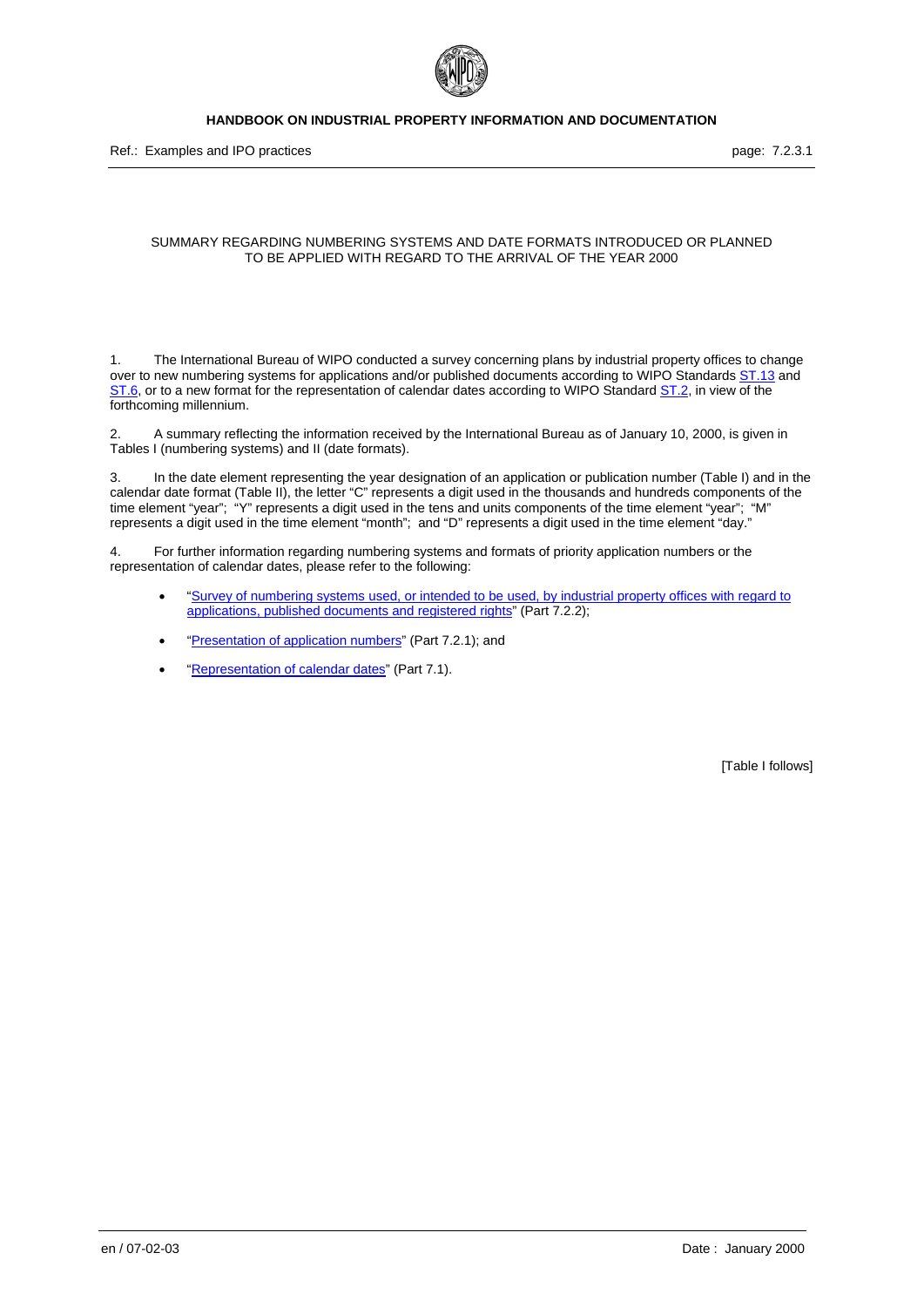

# Ref.: Examples and IPO Practices **page: 7.2.3.2**

| Country or<br>Organization                                      | Previous format            | New format                                                                                       | Date of changeover to new format/<br>Comments                                                                                                         |
|-----------------------------------------------------------------|----------------------------|--------------------------------------------------------------------------------------------------|-------------------------------------------------------------------------------------------------------------------------------------------------------|
| AM                                                              |                            |                                                                                                  |                                                                                                                                                       |
| Patent applications                                             | <b>YYXXXX</b>              | <b>PCCYYXXXX</b>                                                                                 | }                                                                                                                                                     |
| Utility model<br>applications                                   | <b>YYXXXX</b>              | <b>UCCYYXXXX</b>                                                                                 | January 1, 2000<br>}<br>The first letter given in each of the                                                                                         |
| Industrial design<br>applications                               | <b>YYXX</b>                | <b>DCCYYXXXX</b>                                                                                 | number formats indicates the type of<br>industrial property right.<br>$\}$                                                                            |
| Trademark<br>applications                                       | <b>YYXXXX</b>              | <b>MCCYYXXXX</b>                                                                                 | }                                                                                                                                                     |
| <b>AP</b>                                                       |                            |                                                                                                  |                                                                                                                                                       |
| Patent applications                                             | AP/P/YY/XXXXX              | AP/P/CCYY/XXXXX                                                                                  | }                                                                                                                                                     |
| Industrial design<br>applications                               | AP/D/YY/XXXXX              | AP/D/CCYY/XXXXX                                                                                  | }<br>January 1, 2000                                                                                                                                  |
| <b>Trademark</b><br>applications                                | AP/M/YY/XXXXX              | AP/M/CCYY/XXXXX                                                                                  | $\}$                                                                                                                                                  |
| AT                                                              |                            |                                                                                                  |                                                                                                                                                       |
| Patent applications                                             | A XXXX/YY<br>$\rightarrow$ |                                                                                                  |                                                                                                                                                       |
| Utility model<br>applications                                   | GM XXXX/YY }               |                                                                                                  |                                                                                                                                                       |
| Applications for<br>supplementary<br>protection<br>certificates | SZ XXXX/YY<br>- }          | XXXXX/CCYY                                                                                       | January 1, 2000.<br>The numbering system for published documents<br>and registrations will not be changed since a serial<br>numbering system is used. |
| Industrial design<br>applications                               | MU XXXX/YY }               |                                                                                                  |                                                                                                                                                       |
| Trademark<br>applications                                       | AM XXXX/YY }               |                                                                                                  |                                                                                                                                                       |
| BE                                                              |                            |                                                                                                  |                                                                                                                                                       |
| Patent applications                                             | <b>YYXXXXX</b>             | CCYY/XXXX                                                                                        | January 1, 2000.<br>In the new format, the letter 'C" in the fifth                                                                                    |
| Applications for<br>supplementary<br>protection<br>certificates | <b>YYCXXXX</b>             | CCYYC/XXX                                                                                        | position before the slash indicates the<br>supplementary protection certificate.<br>Application numbers of SPCs are used as<br>publication numbers.   |
| BY                                                              |                            | <b>CCYYXXXX</b><br>(e.g., BYa 1998 0001,<br>for an application for a<br>patent for an invention) | January 1, 1998                                                                                                                                       |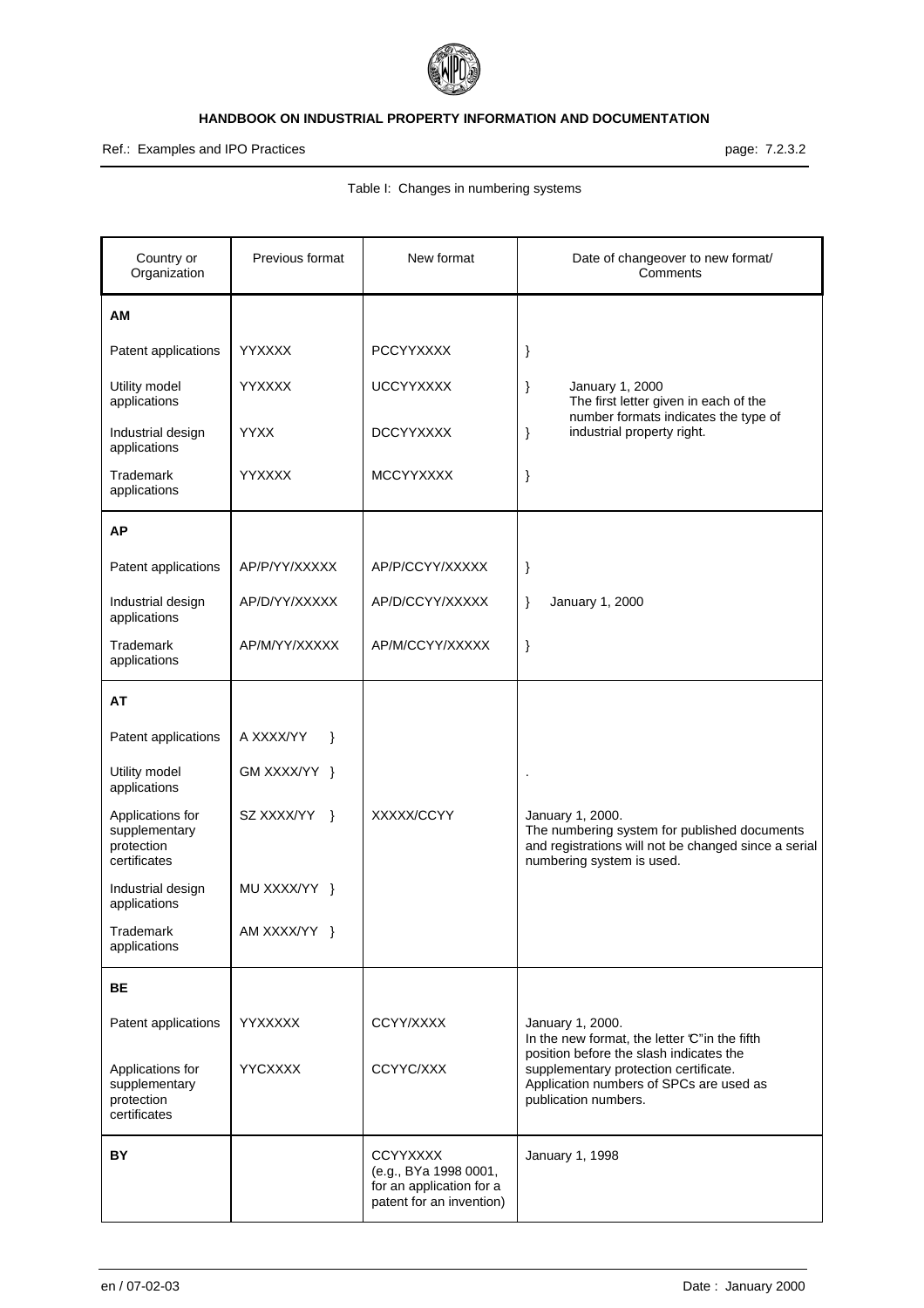

Ref.: Examples and IPO Practices **page: 7.2.3.3** page: 7.2.3.3

| Country or<br>Organization                                 | Previous format      | New format           | Date of changeover to new format/<br>Comments                                                                                                                                                                                                                                        |
|------------------------------------------------------------|----------------------|----------------------|--------------------------------------------------------------------------------------------------------------------------------------------------------------------------------------------------------------------------------------------------------------------------------------|
| CН                                                         |                      |                      |                                                                                                                                                                                                                                                                                      |
| Patent applications                                        | XXXXX/YY             | XXXXX/CCYY           | During the year 1999.                                                                                                                                                                                                                                                                |
| CZ                                                         |                      |                      | (Format to be applied as from January 1, 2000,<br>not determined yet)                                                                                                                                                                                                                |
| DK                                                         |                      |                      |                                                                                                                                                                                                                                                                                      |
| Patent applications                                        | <b>XXXX/YY</b>       | PA CCYY XXXXX        | Date of changeover to new format                                                                                                                                                                                                                                                     |
|                                                            |                      |                      | June 4, 1998 (the date is relevant to all<br>applications and granted rights contained in the<br>database of the DK Office).                                                                                                                                                         |
| Utility model                                              | YY XXXXX             | <b>BA CCYY XXXXX</b> | Definitions (applications)                                                                                                                                                                                                                                                           |
| applications<br>Applications for                           | CA CCYY XXXXX        | CA CCYY XXXXX        | CCYY means the year of filing and XXXXX is<br>a serial number assigned within the year of<br>filing with respect to applications for all types                                                                                                                                       |
| supplementary<br>protection<br>certificates                |                      |                      | of I.P. rights.                                                                                                                                                                                                                                                                      |
| Industrial design<br>applications                          | MA XXXX CCYY         | MA CCYY XXXXX        |                                                                                                                                                                                                                                                                                      |
| Trademark<br>applications                                  | VA XXXXX CCYY        | VA CCYY XXXXX        |                                                                                                                                                                                                                                                                                      |
| Applications for<br>collective marks                       | <b>FA XXXXX CCYY</b> | FA CCYY XXXXX        |                                                                                                                                                                                                                                                                                      |
| Applications for<br>topographies of<br>integrated circuits | TA XXXX CCYY         | TA CCYY XXXXX        |                                                                                                                                                                                                                                                                                      |
| Patents for<br>inventions                                  | <b>XXXXXX</b>        | <b>PR XXXXXX</b>     | Definitions (granted rights)                                                                                                                                                                                                                                                         |
|                                                            |                      |                      | XXXXXX means, in the case of patents for<br>inventions, a serial number assigned at the time of<br>grant (continuous series).<br>CCYY means, in the case of utility models,<br>supplementary protection certificates and                                                             |
| Utility models                                             | YY XXXXX             | BR CCYY XXXXX        | topographies, the year of filing, or in the case<br>of trademarks, collective marks and industrial<br>designs, the year of registration,<br>and XXXXX means, in the case of utility models,<br>supplementary protection certificates and<br>topographies a serial number assigned to |
| Supplementary<br>protection<br>certificates                | <b>CR CCYY XXXXX</b> | CR CCYY XXXXX        | the application within the year of filing, or in the<br>case of trademarks, collective marks and industrial<br>designs a serial number assigned to the<br>registration within the year of registration.                                                                              |
| Industrial designs                                         | MR XXXX CCYY         | MR CCYY XXXXX        |                                                                                                                                                                                                                                                                                      |
| Trademarks                                                 | <b>VR XXXXX CCYY</b> | VR CCYY XXXX         | General comment                                                                                                                                                                                                                                                                      |
| Collective marks                                           | FR XXXXX CCYY        | FR CCYY XXXXX        | Letter codes PA, PR, BA and BR are not included                                                                                                                                                                                                                                      |
| Topographies of<br>integrated circuits                     | TR XXXX CCYY         | TR CCYY XXXXX        | in the publication numbers of<br>applications and granted rights.                                                                                                                                                                                                                    |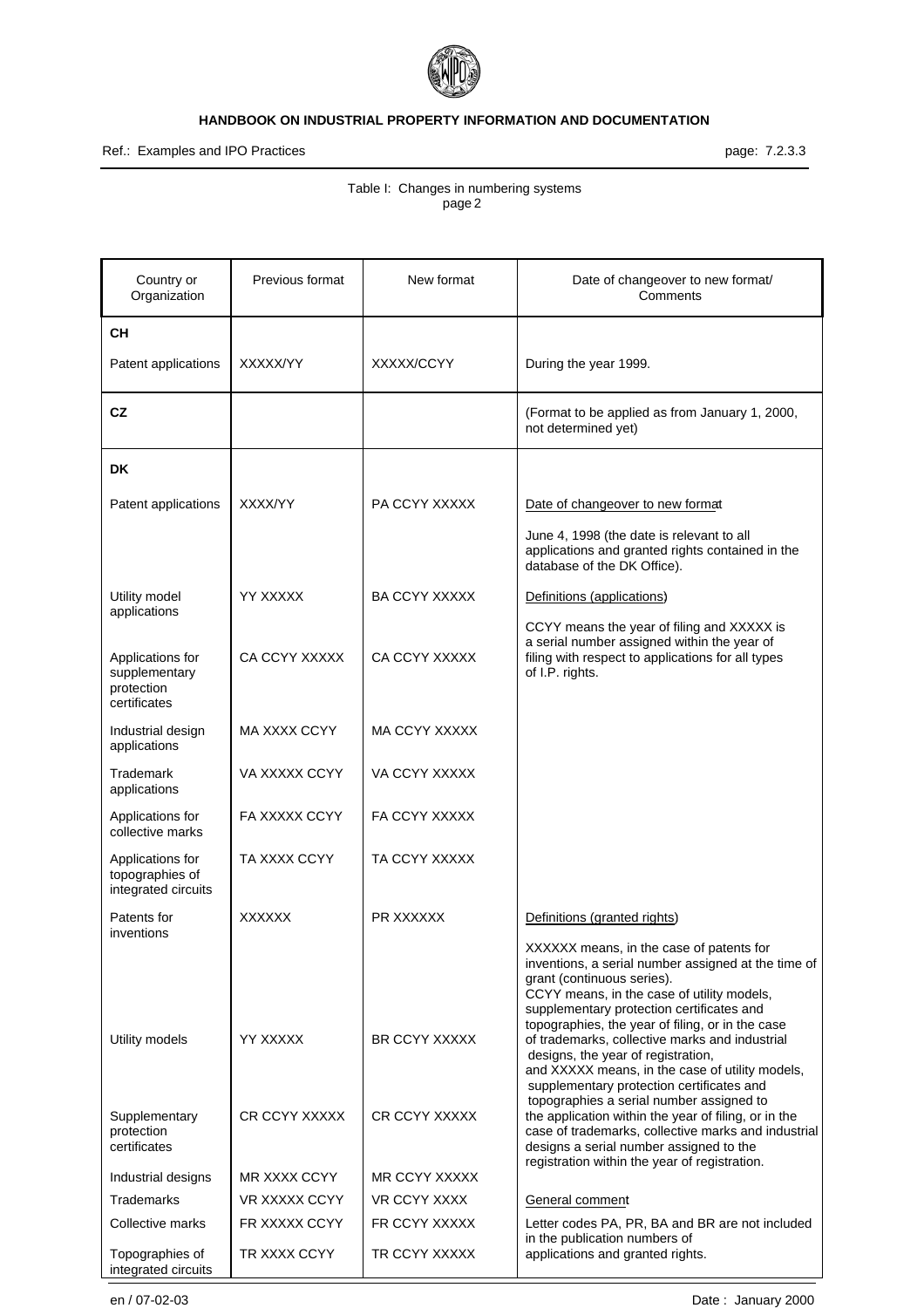

# Ref.: Examples and IPO Practices **page: 7.2.3.4**

| Country or<br>Organization                                      | Previous format                                                               | New format                                                                                                                                                                                                                                                                                                                    |      | Date of changeover to new format/<br>Comments                                                                                   |
|-----------------------------------------------------------------|-------------------------------------------------------------------------------|-------------------------------------------------------------------------------------------------------------------------------------------------------------------------------------------------------------------------------------------------------------------------------------------------------------------------------|------|---------------------------------------------------------------------------------------------------------------------------------|
| EA                                                              |                                                                               |                                                                                                                                                                                                                                                                                                                               |      |                                                                                                                                 |
| Patent applications                                             | <b>YYXXXX</b>                                                                 | <b>CCYYXXXXX</b>                                                                                                                                                                                                                                                                                                              | }    | January 1, 1998                                                                                                                 |
| Patents                                                         | <b>XXXX</b><br>(e.g., 0024 is the<br>last number of the<br>four-digit system) | <b>XXXXXX</b><br>(e.g., 000025 is the first<br>number of a patent<br>under the new system)                                                                                                                                                                                                                                    | }    |                                                                                                                                 |
| EP                                                              |                                                                               | The number format of<br>EP applications will not<br>be changed, and in the<br>year 2000 the<br>application numbers will<br>therefore start with the<br>digits '00", the<br>numbering of<br>EP published patents<br>will not change; the<br>numbering sequence<br>will continue serially,<br>with no year-number<br>component. |      |                                                                                                                                 |
| ES                                                              |                                                                               |                                                                                                                                                                                                                                                                                                                               |      |                                                                                                                                 |
| Patent applications                                             |                                                                               | PCCYYXXXXX                                                                                                                                                                                                                                                                                                                    | }    |                                                                                                                                 |
| Utility model<br>applications                                   |                                                                               | <b>UCCYYXXXXX</b>                                                                                                                                                                                                                                                                                                             | }    |                                                                                                                                 |
| Applications for<br>supplementary<br>protection<br>certificates |                                                                               | <b>CCCYYXXXXX</b>                                                                                                                                                                                                                                                                                                             | $\}$ | January 1, 2000.<br>The first letter given in each of the<br>number formats indicates the type of<br>industrial property right. |
| Applications for<br>topographies of<br>integrated circuits      |                                                                               | <b>TCCYYXXXXX</b>                                                                                                                                                                                                                                                                                                             | }    |                                                                                                                                 |
| <b>GE</b>                                                       |                                                                               |                                                                                                                                                                                                                                                                                                                               |      |                                                                                                                                 |
| Patent applications                                             |                                                                               | A CCYY XXXXXX                                                                                                                                                                                                                                                                                                                 | }    |                                                                                                                                 |
| Utility model<br>applications                                   |                                                                               | U CCYY XXXXXX                                                                                                                                                                                                                                                                                                                 | }    |                                                                                                                                 |
| Industrial design<br>applications                               |                                                                               | F CCYY XXXXXX                                                                                                                                                                                                                                                                                                                 | }    |                                                                                                                                 |
| Trademark<br>applications                                       |                                                                               | T CCYY XXXXXX                                                                                                                                                                                                                                                                                                                 | }    |                                                                                                                                 |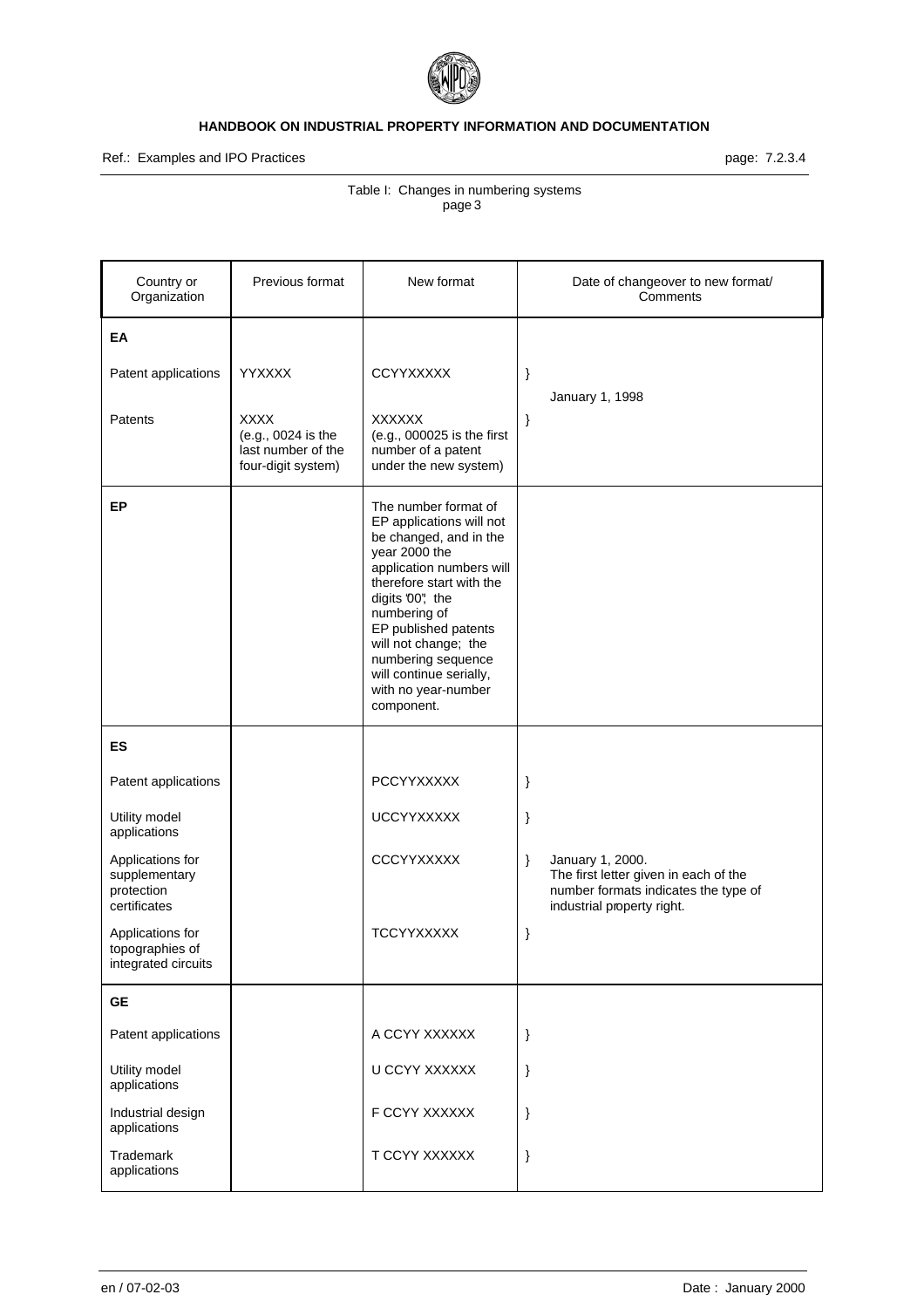

Ref.: Examples and IPO Practices **page: 7.2.3.5** page: 7.2.3.5

| Country or<br>Organization                                                | Previous format | New format                                |      | Date of changeover to new format/<br>Comments                                               |
|---------------------------------------------------------------------------|-----------------|-------------------------------------------|------|---------------------------------------------------------------------------------------------|
| <b>GE</b><br>(cont'd)                                                     |                 |                                           |      |                                                                                             |
| Patents for<br>inventions                                                 |                 | P CCYY XXXX<br>(e.g., P 1998 1145 B)      | $\}$ | July 1, 1998.<br>The letter following the serial number<br>indicates the publication level. |
| Utility models                                                            |                 | <b>U CCYY XXX</b><br>(e.g., U 1998 240 Y) | }    |                                                                                             |
| Industrial desigs                                                         |                 | D CCYY XXX<br>(e.g., D 1998 535 S)        | }    |                                                                                             |
| Trademarks                                                                |                 | M CCYY XXXX<br>(e.g., M 1998 1200)        | $\}$ |                                                                                             |
| <b>JP</b>                                                                 |                 |                                           |      |                                                                                             |
| Patent applications                                                       |                 | PCCYY-XXXXXX                              | }    |                                                                                             |
| Utility model<br>applications                                             |                 | UCCYY-XXXXXX                              | }    |                                                                                             |
| Industrial design<br>applications                                         |                 | DCCYY-XXXXXX                              | }    |                                                                                             |
| Trademark<br>applications                                                 |                 | TCCYY-XXXXXX                              | }    |                                                                                             |
| Published patents<br>for inventions                                       |                 | PCCYY-XXXXXXA                             | }    |                                                                                             |
| (if based on a<br>PCT application,<br>starting with the<br>number 500001) |                 | (PCCYY-500001A)                           |      |                                                                                             |
| Granted patents<br>(Starting with the<br>number 2500001)                  |                 | 2500001                                   | }    |                                                                                             |
| Published utility<br>models                                               |                 | UCCYY-XXXXXXU                             | $\}$ | January 1, 2000.<br>The JPO will start to publish on                                        |
| (if based on a<br>PCT application,<br>starting with the<br>number 600001) |                 | (UCCYY-600001U)                           |      | January 1, 2000, certain documents<br>with a pre-determined number.                         |
| Utility model<br>registrations<br>(Starting with the<br>number 3000001)   |                 | 3000001                                   | $\}$ |                                                                                             |
| Published industrial<br>designs                                           |                 | <b>XXXXXXX</b>                            | $\}$ |                                                                                             |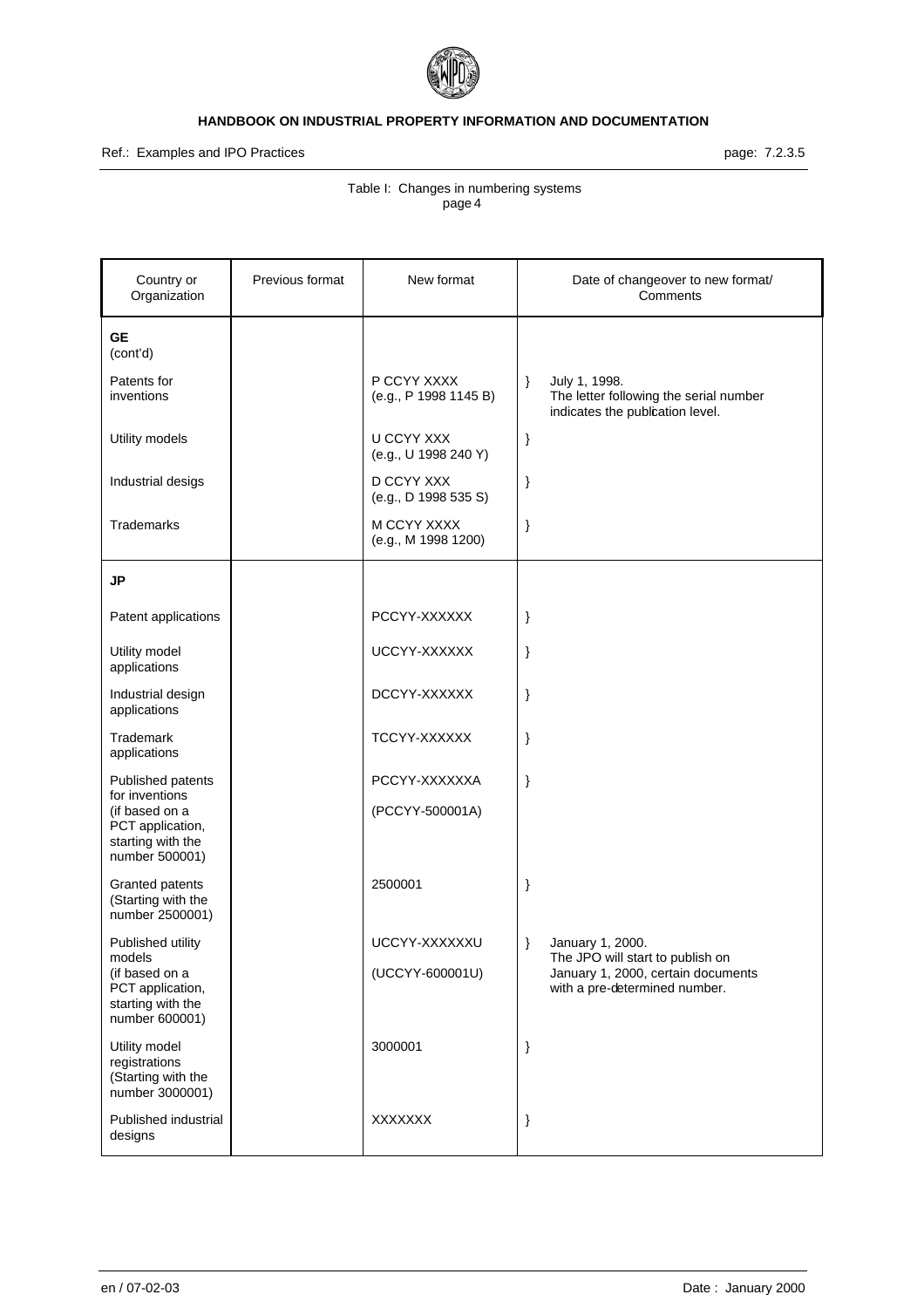

Ref.: Examples and IPO Practices **page: 7.2.3.6** page: 7.2.3.6

| Country or<br>Organization                                                                                               | Previous format | New format                      | Date of changeover to new format/<br>Comments                                                                                                                                                                                                               |
|--------------------------------------------------------------------------------------------------------------------------|-----------------|---------------------------------|-------------------------------------------------------------------------------------------------------------------------------------------------------------------------------------------------------------------------------------------------------------|
| <b>JP</b><br>(cont'd)<br>Industrial design<br>publications<br>(Relation to other                                         |                 | XXXXXXX/01                      | }                                                                                                                                                                                                                                                           |
| similar design. The<br>number 01 after the<br>slash is a number<br>allotted to the<br>registered design.)                |                 |                                 |                                                                                                                                                                                                                                                             |
| Registered<br>trademarks<br>(Starting with the<br>number 4000001)                                                        |                 | 4000001                         | }                                                                                                                                                                                                                                                           |
| ΜD                                                                                                                       |                 |                                 |                                                                                                                                                                                                                                                             |
| Patent applications                                                                                                      |                 | a CCYY XXXX                     | }                                                                                                                                                                                                                                                           |
| Utility model<br>applications                                                                                            |                 | u CCYY XXXX                     | }                                                                                                                                                                                                                                                           |
| Industrial design<br>applications                                                                                        |                 | f CCYY XXXX                     | $\}$<br>January 1, 2000.<br>The first letter given in each of the number<br>formats indicates the type of industrial<br>property right according to paragraph 4(b) of<br>WIPO Standard ST.13.                                                               |
| Plant patent<br>applications                                                                                             |                 | <b>v CCYY XXXX</b>              | }                                                                                                                                                                                                                                                           |
| Layout-design<br>(topographies) of<br>integrated circuit<br>applications                                                 |                 | t CCYY XXXX                     | }                                                                                                                                                                                                                                                           |
| SPC applications                                                                                                         |                 | c CCYY XXXX                     | }                                                                                                                                                                                                                                                           |
| <b>NL</b>                                                                                                                |                 |                                 |                                                                                                                                                                                                                                                             |
| Patent applications                                                                                                      |                 |                                 |                                                                                                                                                                                                                                                             |
| number of a<br>-<br>patent<br>application filed<br>under the<br>Patent Act<br>1910                                       | 9900000         | 9900000                         | From 1995 on, only divisional applications can be<br>filed under this Act. Therefore, the numbering for<br>this kind of application will not be changed from the<br>year 1999. From the year 1999 on, the number<br>must be interpreted as a serial number. |
| publication<br>$\overline{\phantom{0}}$<br>number of a<br>patent<br>application filed<br>under the<br>Patent Act<br>1910 | 9900000         | 9900000<br>(e.g., NL 9900000 A) |                                                                                                                                                                                                                                                             |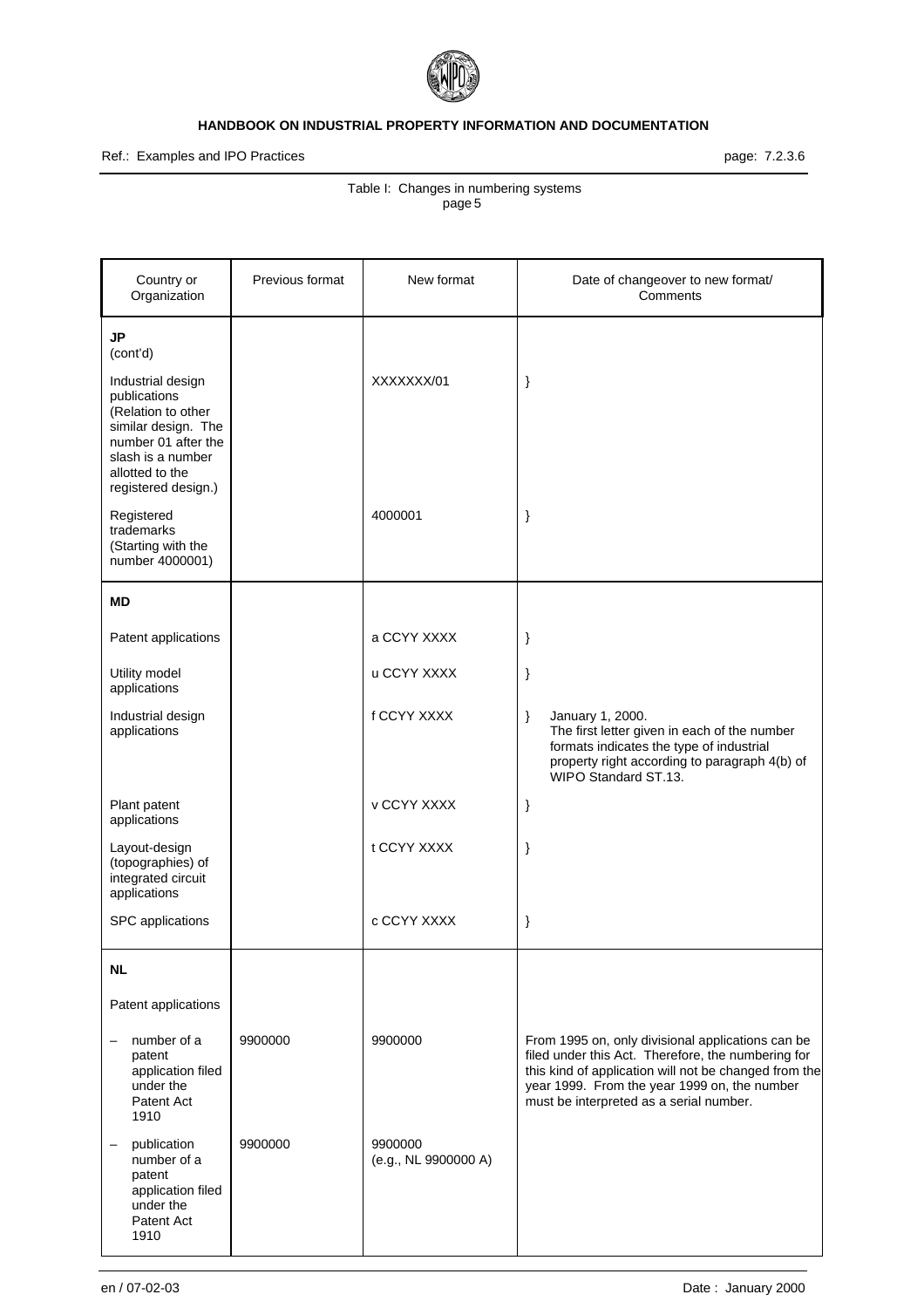

Ref.: Examples and IPO Practices **page: 7.2.3.7** page: 7.2.3.7

| Country or<br>Organization                                                                                        | Previous format | New format                      | Date of changeover to new format/<br>Comments     |
|-------------------------------------------------------------------------------------------------------------------|-----------------|---------------------------------|---------------------------------------------------|
| <b>NL</b><br>(cont'd)                                                                                             |                 |                                 |                                                   |
| publication<br>$\qquad \qquad -$<br>number of an<br>examined<br>application<br>under the<br>Patent Act<br>1910    | 191452          | 191452<br>(e.g., NL 191452 B)   |                                                   |
| publication<br>$\qquad \qquad -$<br>number of a<br>patent granted<br>under the<br>Patent Act<br>1910              | 191452          | 191452<br>(e.g., NL 191452 C)   |                                                   |
| number of a<br>$\qquad \qquad -$<br>patent<br>application filed<br>under the<br>Patent Act<br>1995                | 1000001         | 1000001                         | unaltered                                         |
| publication<br>$\qquad \qquad -$<br>number of a<br>patent<br>application filed<br>under the<br>Patent Act<br>1995 | 1000001         | 1000001<br>(e.g., NL 1000001 A) |                                                   |
| publication<br>$\qquad \qquad -$<br>number of a<br>patent granted<br>under the<br>Patent Act<br>1995              | 1000001         | 1000001<br>(e.g., NL 1000001 C) |                                                   |
| Supplementary<br>protection<br>certificates                                                                       |                 |                                 |                                                   |
| application<br>number for a<br>certificate for a<br>medicinal<br>product                                          | 950001          | 300001                          | $\}$                                              |
| certificate<br>$\qquad \qquad -$<br>number for a<br>medicinal<br>product                                          | 950001          | 300001                          | $\}$                                              |
| application<br>$\qquad \qquad -$<br>number for a<br>certificate for<br>plant protection                           | 951001          | 350001                          | From 2000 on, it will be a serial number.<br>$\}$ |
| certificate<br>$\qquad \qquad -$<br>number for<br>plant protection                                                | 951001          | 350001                          | $\}$                                              |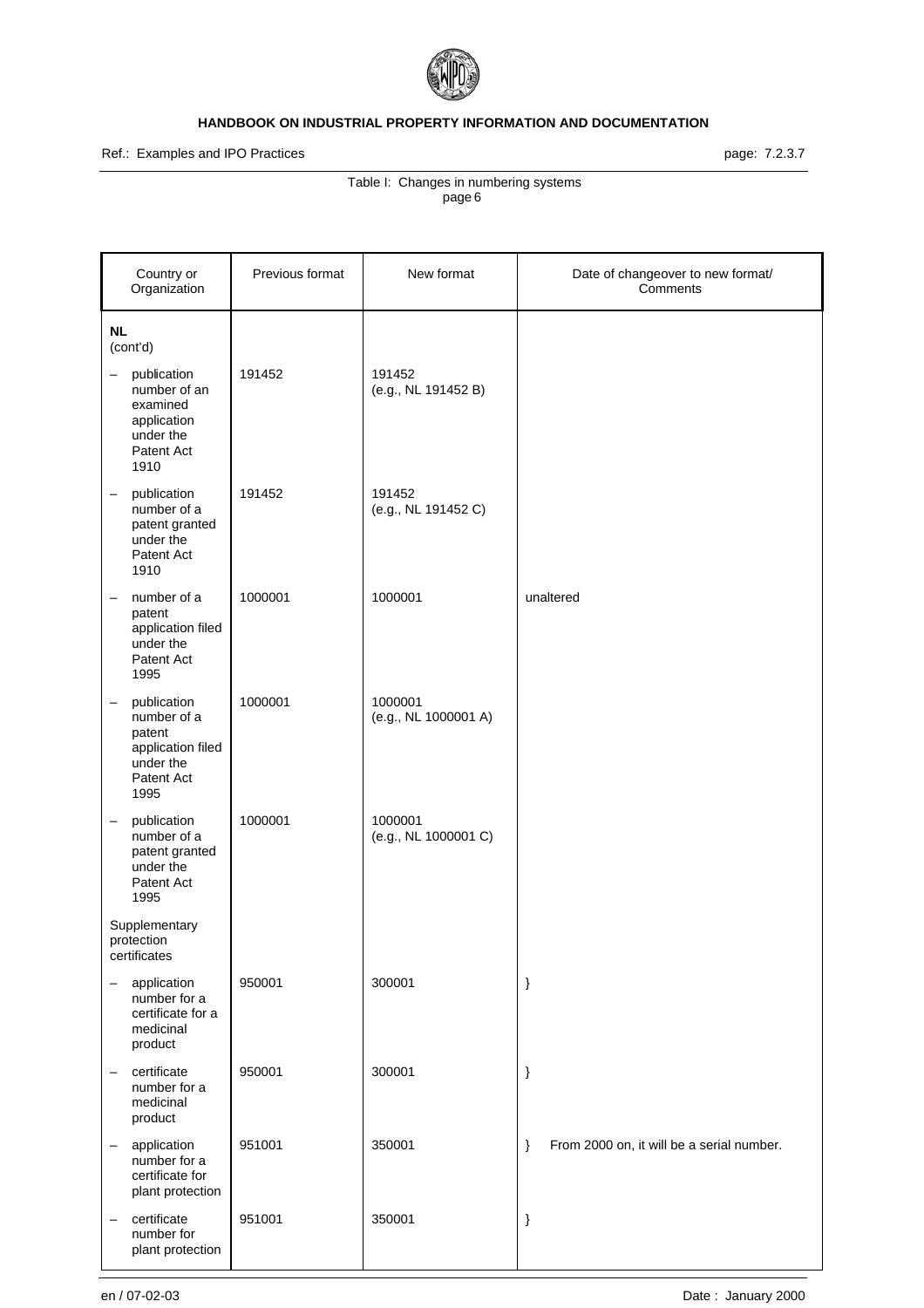

Ref.: Examples and IPO Practices **page: 7.2.3.8** page: 7.2.3.8

| Country or<br>Organization                                                                                                      | Previous format | New format                                      | Date of changeover to new format/<br>Comments                                                                                                                                                                                                                                                                                               |
|---------------------------------------------------------------------------------------------------------------------------------|-----------------|-------------------------------------------------|---------------------------------------------------------------------------------------------------------------------------------------------------------------------------------------------------------------------------------------------------------------------------------------------------------------------------------------------|
| <b>NL</b><br>(cont'd)                                                                                                           |                 |                                                 |                                                                                                                                                                                                                                                                                                                                             |
| Topographies of<br>integrated circuits                                                                                          | TB970001        | 500001                                          | }                                                                                                                                                                                                                                                                                                                                           |
| PТ                                                                                                                              |                 |                                                 |                                                                                                                                                                                                                                                                                                                                             |
|                                                                                                                                 |                 |                                                 | The Office does not intend to change its<br>numbering system for national patents, utility<br>models, industrial designs and trademarks<br>(application numbers are allotted in continuous<br>sequence).                                                                                                                                    |
| RU                                                                                                                              |                 |                                                 |                                                                                                                                                                                                                                                                                                                                             |
| Patent applications                                                                                                             |                 | <b>CCYYNXXXXX</b><br>(e.g., 2000112345)         | The first digit following the year designation<br>}<br>(digit 'N') indicates the type of industrial<br>property right.                                                                                                                                                                                                                      |
| Utility model<br>applications                                                                                                   |                 | <b>CCYYNXXXXX</b><br>(e.g., 2000401234)         | New format intended to be applied as from<br>$\}$<br>January 1, 2000.                                                                                                                                                                                                                                                                       |
| Industrial design<br>applications                                                                                               |                 | <b>CCYYNXXXXX</b><br>(e.g., 2000523456)         | }                                                                                                                                                                                                                                                                                                                                           |
| SI                                                                                                                              |                 |                                                 |                                                                                                                                                                                                                                                                                                                                             |
| Patent applications<br>Applications for<br>Short-term patents<br>Industrial design<br>applications<br>Trademark<br>applications | YYXXXXX         | <b>CCYY XXXXX</b>                               | January 1, 2000.<br>The first digit after the year indication (year of filing<br>of the application) denotes the type of industrial<br>property right and place of filing:<br>$0-4$ = patents and short-term patents, $5-6$ =<br>industrial designs, 7-8 = trademarks. The last four<br>digits denote the serial number of the application. |
| Patents for<br>inventions                                                                                                       | <b>YYXXXXX</b>  | <b>XXXXX</b>                                    | For publication numbers of patent documents a<br>continuous numbering system with a fixed length<br>of five digits is used.                                                                                                                                                                                                                 |
| <b>TR</b>                                                                                                                       |                 |                                                 |                                                                                                                                                                                                                                                                                                                                             |
| Patent applications                                                                                                             |                 | CCYY/XXXXX<br>(e.g., a 2000/01255)              | New format applied as from January 1, 1998.<br>The letter codes 'a,"'ti" and 's" preceding the year<br>designation indicate the type of                                                                                                                                                                                                     |
| Utility model<br>applications                                                                                                   |                 | CCYY/XXXXX<br>(e.g., u 2000/00350)              | industrial property right.                                                                                                                                                                                                                                                                                                                  |
| Patents for<br>inventions                                                                                                       |                 | TR CCYY XXXXX A1<br>(e.g.,<br>TR 2000 01255 A1) | $\}$<br>The kind-of-document codes following the<br>document number are used according to the<br>provisions of WIPO Standard ST.16.                                                                                                                                                                                                         |
| Utility models                                                                                                                  |                 | TR CCYY/XXXXX U<br>(e.g.,<br>TR 2000/00350 U)   | $\}$                                                                                                                                                                                                                                                                                                                                        |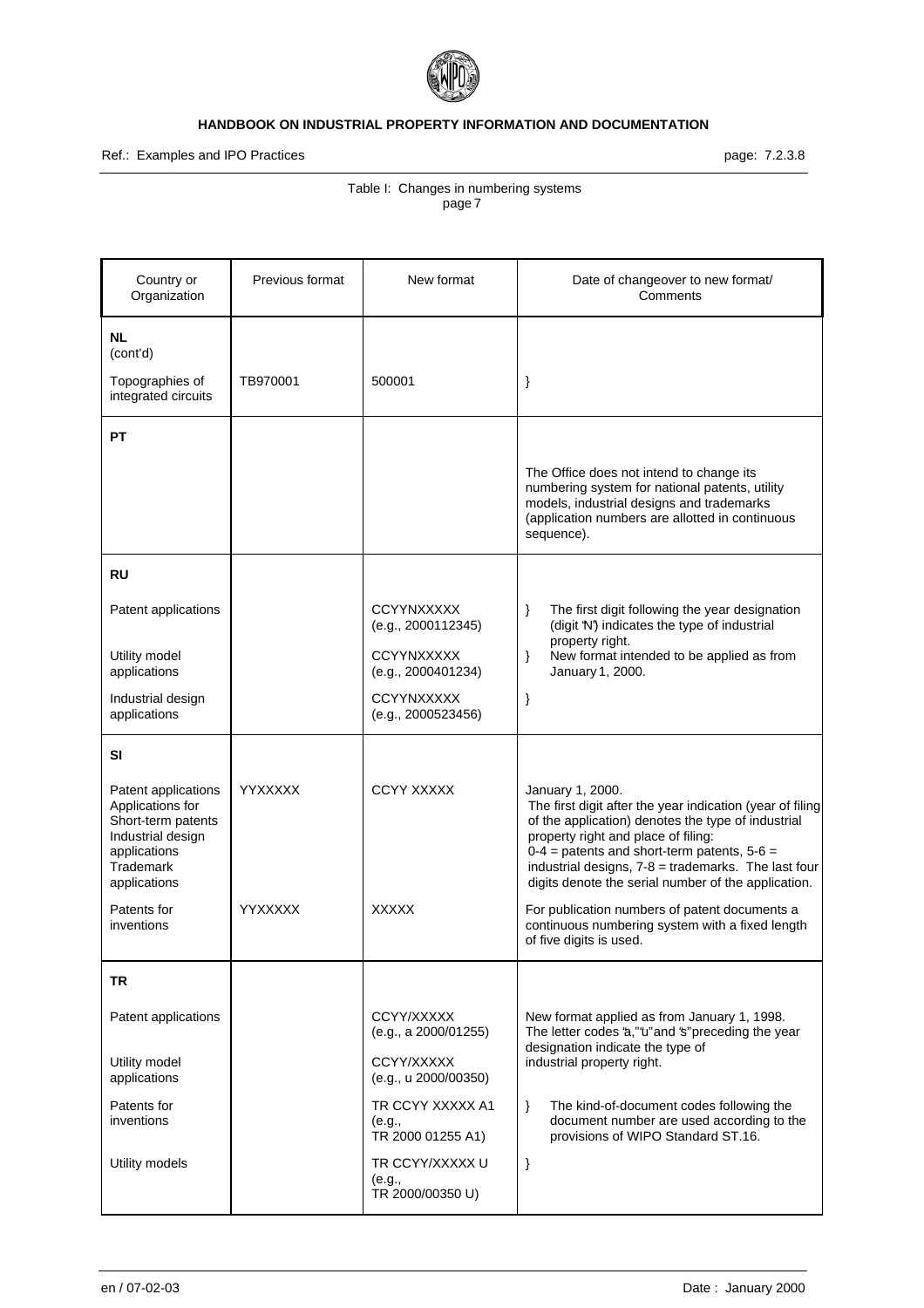

Ref.: Examples and IPO Practices **page: 7.2.3.9** page: 7.2.3.9

# Table I: Changes in numbering systems page 8

| Country or<br>Organization | Previous format | New format | Date of changeover to new format/<br>Comments                                                                                                                                                                                                                                                                                                        |
|----------------------------|-----------------|------------|------------------------------------------------------------------------------------------------------------------------------------------------------------------------------------------------------------------------------------------------------------------------------------------------------------------------------------------------------|
| WO                         |                 |            | For PCT documents, the present numbering<br>system (with two digits to indicate the year of<br>publishing the international application) is<br>maintained. The year designation might be<br>changed to a four-digit indication in the future.<br>For the international registrations of marks under<br>the Madrid Agreement and Madrid Protocol, and |
|                            |                 |            | the international registrations of industrial designs<br>under the Hague Agreement, the numbering<br>system does not include indication of the year of<br>registration.                                                                                                                                                                              |

[Table II follows]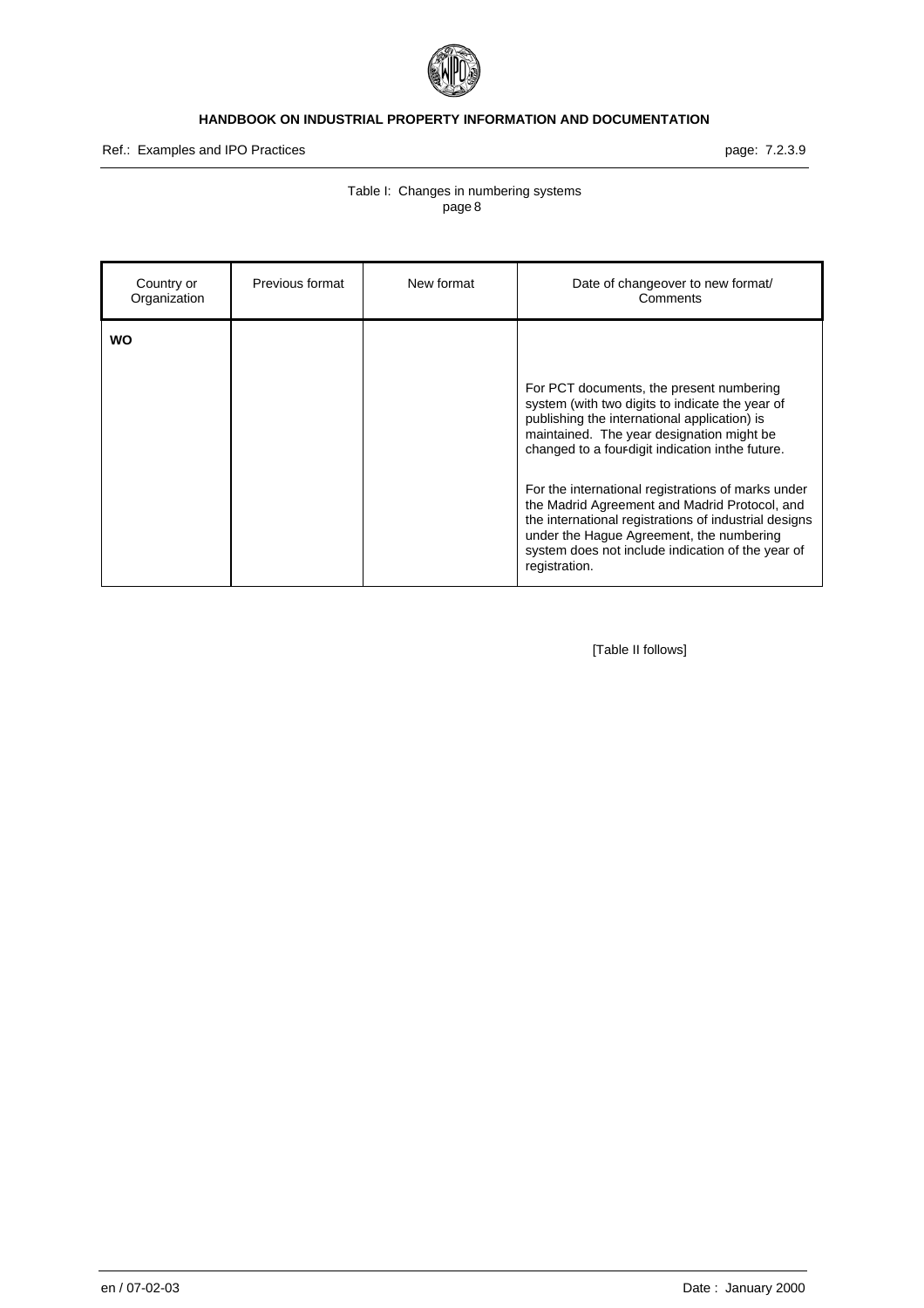

Ref.: Examples and IPO Practices **page: 7.2.3.10** 

# Table II: Changes in date formats

| Country or<br>Organization | Previous format                      | New format                                                                                                                                                                                                                                                                     | Date of changeover to new format/<br>Comments                                                                                                                                                                    |
|----------------------------|--------------------------------------|--------------------------------------------------------------------------------------------------------------------------------------------------------------------------------------------------------------------------------------------------------------------------------|------------------------------------------------------------------------------------------------------------------------------------------------------------------------------------------------------------------|
| ΑM                         | DD.MM.YY                             | DD.MM.CCYY                                                                                                                                                                                                                                                                     | January 1, 2000                                                                                                                                                                                                  |
| AΤ                         | DD.MM.CCYY                           | DD.MM.CCYY                                                                                                                                                                                                                                                                     | No changes with respect to the date format in<br>publications and in announcements in the official<br>gazettes.                                                                                                  |
|                            | <b>CCYYMMDD</b>                      | CCYY MM DD                                                                                                                                                                                                                                                                     |                                                                                                                                                                                                                  |
|                            | YY MM DD                             | DD.MM.CCYY                                                                                                                                                                                                                                                                     | Format to be used for screen display of online<br>information services as from January 1, 2000.                                                                                                                  |
| BY                         |                                      | CCYY.MM.DD                                                                                                                                                                                                                                                                     | The new format will be used as from January 1,<br>1999, for the representation of calendar dates in<br>the official bulletin and in industrial property<br>documents published on paper and electronic<br>media. |
| DK                         | DD [month] CCYY<br>Month abbreviated | CCYY-MM-DD                                                                                                                                                                                                                                                                     | June 4, 1998.<br>The new format is used in industrial property<br>documents, entries in official gazettes and<br>electronic records containing I.P. data.                                                        |
| EA                         | DD.MM.YY                             | CCYY.MM.DD                                                                                                                                                                                                                                                                     | January 1, 1998.<br>Format used in all data carriers covering patent<br>documents.                                                                                                                               |
| ЕG                         |                                      | CCYY MM DD                                                                                                                                                                                                                                                                     | January 1, 1998                                                                                                                                                                                                  |
| EP                         |                                      | Printed dates include a<br>year indication of four<br>digits wherever<br>necessary; all dates on<br>outgoing electronic<br>media are being<br>reviewed, with the<br>objective of extending to<br>a four-digit year where<br>necessary, and at the<br>most opportune<br>moment. |                                                                                                                                                                                                                  |
| ES.                        |                                      | CCYY MM DD                                                                                                                                                                                                                                                                     | Format planned to be used for electronic data<br>storage and for data transfer as from<br>January 1, 2000.                                                                                                       |
|                            |                                      | DD.MM.CCYY                                                                                                                                                                                                                                                                     | Format planned to be used in printed documents<br>as from January 1, 2000.                                                                                                                                       |
| <b>GE</b>                  | DD.MM.CCYY                           | CCYY MM DD                                                                                                                                                                                                                                                                     | July 1, 1998                                                                                                                                                                                                     |
| JP                         | 平成9年(1997)12月7日                      | 平成12年2月28日(2000.2.28)                                                                                                                                                                                                                                                          | January 1, 2000                                                                                                                                                                                                  |